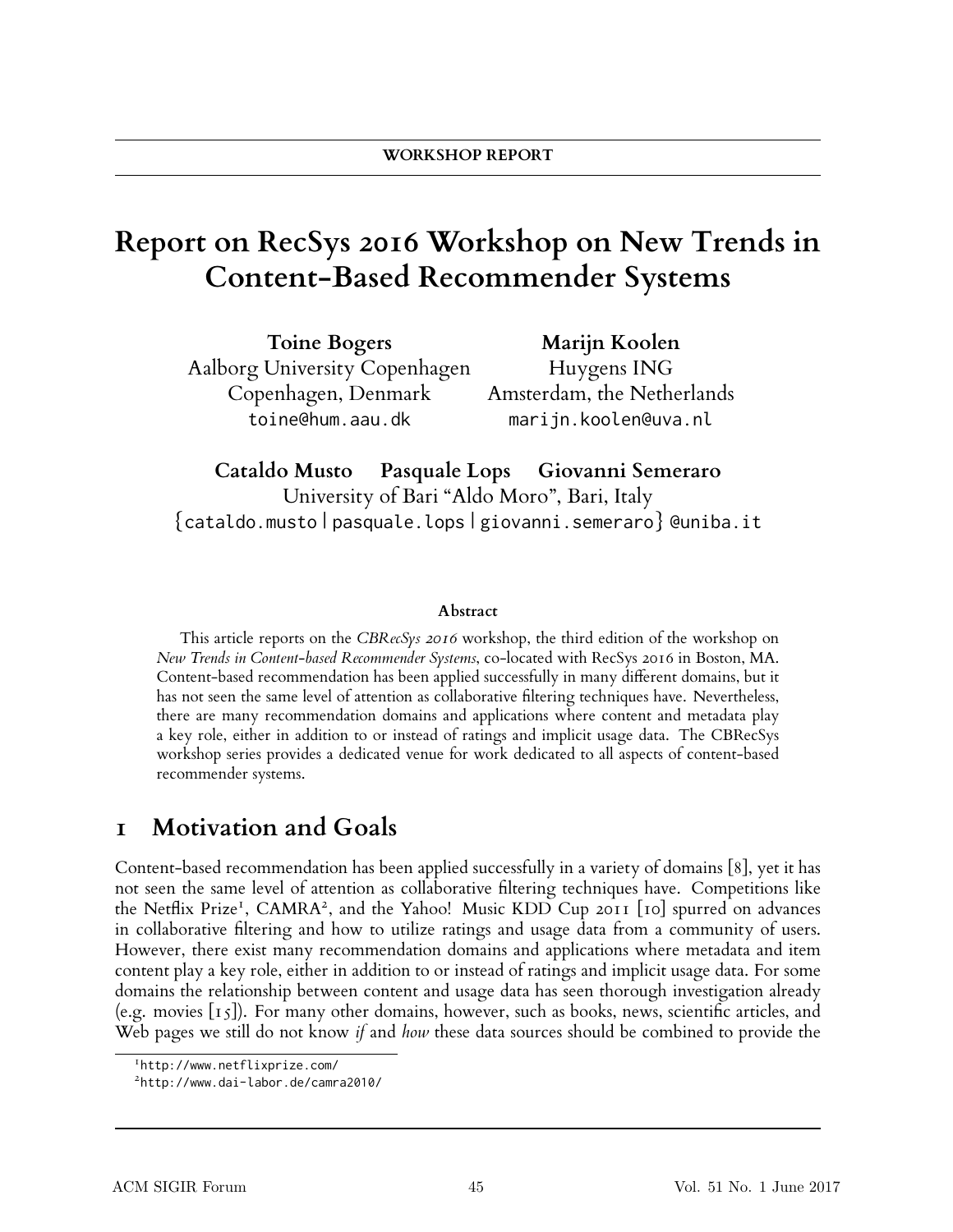best recommendation performance. On top of that, in certain contexts of search, content-based recommendation plays a role as well. Personalised IR is strongly related to recommendation, but recent research in book search also identified search scenarios that combine aspects of retrieval and recommendation [11].

The *CBRecSys* workshop series aims to address this by providing a venue for papers dedicated to all aspects of and new trends in content-based recommender systems. This includes both recommendation in domains where textual content is abundant (e.g., books, news, scientific articles, jobs, educational resources, and Web pages) as well as dedicated comparisons and combinations of content-based techniques with collaborative filtering approaches. After two successful editions organized at RecSys 2014 in Silicon Valley [6, 7] and RecSys 2015 in Vienna [4, 5], the third edition of the workshop, CBRecSys 2016, was co-located with RecSys 2016 in Boston, MA.

### **2 Workshop Focus & Format**

Authors were encouraged to submit papers on a variety of topics related to content-based recommendation, including:

- Opinion mining for text/book recommendation
- Semantic recommendation
- Content-based recommendation to alleviate cold-start problems
- Deep learning for content representation
- Serendipity and diversity
- Cross-domain recommendation

In particular, papers submitted to the the workshop focused on the following topics. As in previous years, we received several submissions that examined how semantic information—usually in the form of Linked Open Data resources—can be integrated in recommendation algorithms. Another popular approach in 2016, related to semantic recommendation, was the use of text mining techniques on textual resources, such as reviews, to improve the quality of the recommendations. Deep learning, currently one of the most popular machine learning techniques, also made its way to CBRecSys. Finally, one of the accepted submissions examined the problem of content mining for multimedia content. See Section 2.2 for more details about the accepted submissions.

A total of 14 papers were submitted, of which 9 were accepted for an oral presentation (for an acceptance rate of 64%). All papers were reviewed by at least 3 reviewers from the program committee, consisting of international experts in the field. In terms of attendance, CBRecSys 2016 proved to be a popular workshop filling up the maximum room capacity of 30 with around another 30 attendees on the waiting list.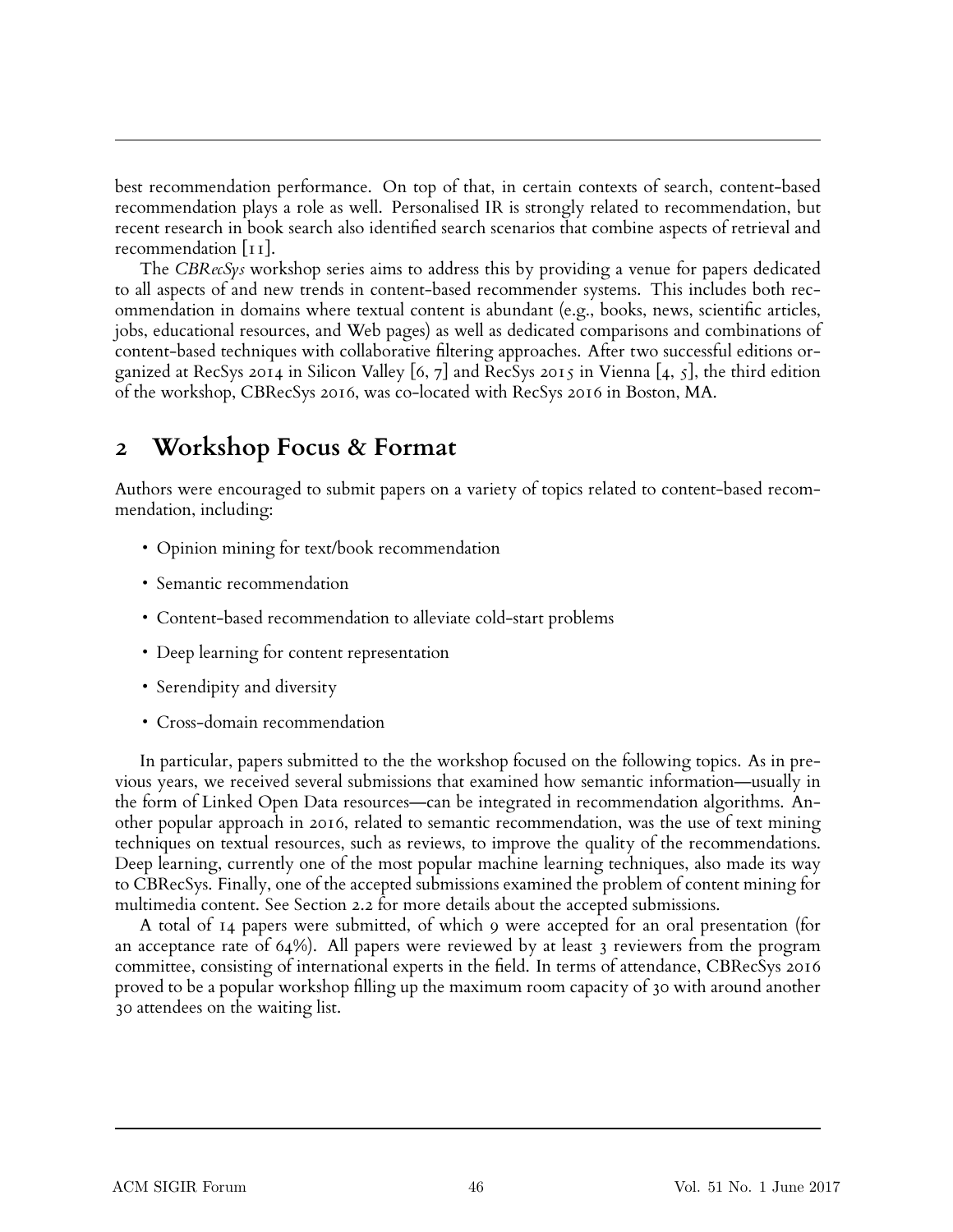#### **2.1 Keynotes**

The third edition of CBRecSys featured two excellent keynote presentations. In the opening keynote, Barry Smyth (University College Dublin) discussed the role that user-generated reviews could play in a new generation of recommender systems. Barry presented an overview of the work he and his group have done on leveraging opinion mining techniques to extract features and sentiment from unstructured review text, and subsequently how to incorporate this information in recommendation ranking and explanation.

The closing keynote was given by Bamshad Mobasher (DePaul University), who contrasted content and context by focusing on the role of semantic and social knowledge in context-aware recommendation. He presented three different approaches to this:  $(i)$  an approach where user profiles are represented as mixtures of the latent topics, allowing for a unified model of users, items, and the metadata associated with contexts; (2) an approach where contextual information in obtained by mining social annotations or other textual features associated with a user's current situation and used in combination with user preference histories to compute a utility function over the set of items; and (3) an approach that emphasizes the role of a domain ontology in the form of a concept hierarchy as an integral part of a user's evolving contextual profile.

### **2.2 Accepted Papers**

This section briefly summarizes the eight accepted papers presented at the workshop. In their work, Lenhart and Herzog [14] addressed the problem of recommending sports news, where users have strong emotional attachments to particular sports, teams and players. They propose a weighted hybrid content-based and collaborative filtering system, with user profiles based on reading behaviour as implicit feedback. The content-based model only takes recent articles into account, to avoid stale news. A collaborative filtering component is added that which allows recommending trending news and older articles that have recently been read. They implemented a recommender dashboard in a large news site and used online evaluation on 1% of users. The content-based approach leads to high accuracy but low diversity. The addition of collaborative filtering increases diversity through recommending trending news and older (yet still relevant) articles.

Lak et al.  $\lfloor \frac{1}{3} \rfloor$  investigated different text-based content analysis techniques for ranking news. One year of historical data is used to extract text features and combine them with author reputation, article freshness and genre. Both SVM and Random Forests algorithms are used to train classifiers on three types of text features: keyword popularity, TF-IDF and word2vec. Performance drops as older articles are included for all three types of features, but least for word2vec. Overall TF-IDF gives the best performance.

Deldjoo et al. [9] proposed to enrich content-based movie recommendation through automatic extraction of low-level visual features from shots and key frames. The MovieLens dataset is extended with movie trailers from YouTube. The extracted features include dynamic features such as object and camera motion and static features such as color variance and lighting key. The use of visual features improves recommendation performance with respect to baselines that use genre and popularity information.

Bauman et al. [3] presented a new method for recommending not only items but also specific aspects of items, in the domains of restaurant, hotel beauty/spa recommendations. The method extracts aspect-based sentiments from analysis in user reviews and predicts aspect-based sentiment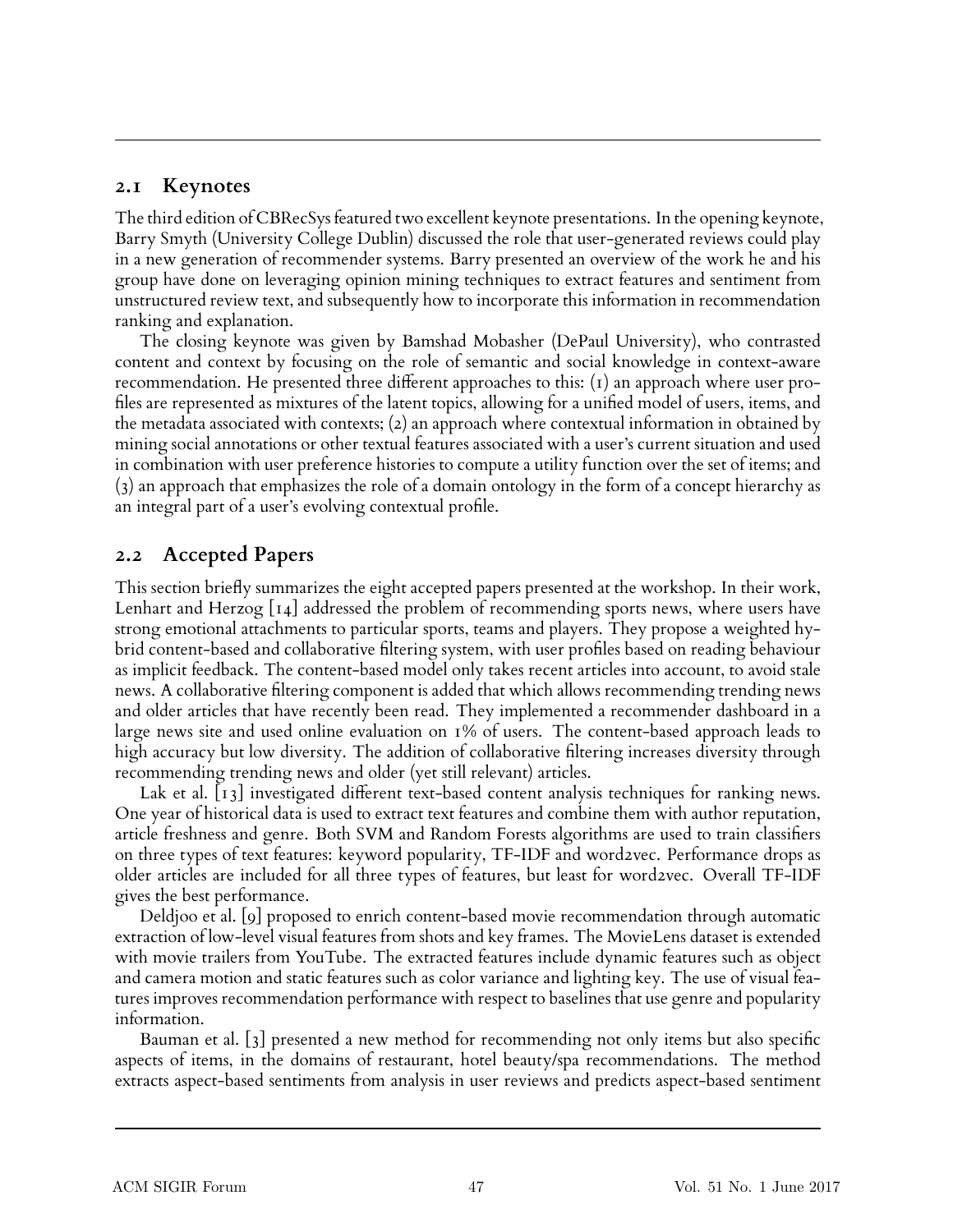of users. The system is trained and tested on Yelp data, with evaluation showing improved rating prediction when the system can predict the sentiment of aspects that users mention in their reviews.

Rosati et al. [16] used RDF graph embeddings (rdf2vec) based on short random walks on local sub-graphs in DBpedia and Wikidata to obtain entity sequences. They experiment with different link directions (incoming, outgoing) and types (e.g. RDF type, subject) and test their methods on ratings data for movies and books. Evaluation shows that for the dense movie rating data set, collaborative filtering outperforms content-based approaches. But for book rating data from LibraryThing, which is more sparse, their content-based approach is better. This suggests recommender systems can effectively exploit content-based strategies for domains and user populations where overlapping ratings are rare.

Vagliano et al. [20] proposed a dynamic hybrid algorithm that traverses resource and category links in DBpedia to recommend movies. They conducted a user study using a mobile application and compared the proposed approach against other Linked-Data recommender systems, and found that their approach hits a sweet spot of good accuracy and good novelty, where the recommended list of movies contains a good mix of known (but not watched) and unknown movies.

Ahn et al. [1] proposed a rank aggregation model for quote recommendation exploiting complementary strengths of different algorithms for different aspects: Random Forests for word discrimination, Convolutional Neural Networks for local semantic features and Recurrent Neural Networks to exploit word and sentence ordering. Recommended quotes are chosen from three quote data sets containing half a million quotes, with mentions and contextual data from Twitter, blogs and Gutenberg books. Evaluation shows the three algorithms are highly complementary and together significantly outperform state-of-the-art baselines.

Alzoghbi et al. [2] used learning-to-rank over preference pairs for research paper recommendation. Their approach uses only publicly available metadata and is trained on preference pairs, with papers marked as interesting taken as positive examples and other papers from the same conference as negative examples.

Korpusik et al. [12] used recurrent neural networks to predict which Twitter users are potential buyers of a certain product, to personalise product recommendation. The authors identified regular expression patterns associated with buying or desiring a product and trained recurrent neural networks on tweets both with and without sequence information, with the best performance achieved with a feed-forward network exploiting sequential information.

#### **2.3 Discussion Session about Current and Future Challenges**

The workshop was concluded by a discussion session on current trends and future challenges in content-based recommender systems. One of the most important challenges that was brought up by several of the participants was the difficulty of comparing the results of different recommendation algorithms across data sets as reported in research. Currently, it is difficult to know whether newlyproposed algorithms actually outperform other state-of-the-art approaches, because of differences in the data sets used, filtering performed on these data sets, use of evaluation metrics, and other elements of the experimental setup. An additional problem is that details about the experimental setup or evaluation regimen are often missing or lacking in detail, which makes it even harder to compare a new algorithm to other state-of-the-art approaches.

Naturally, this issue is important not just for content-based recommendation, but for recom-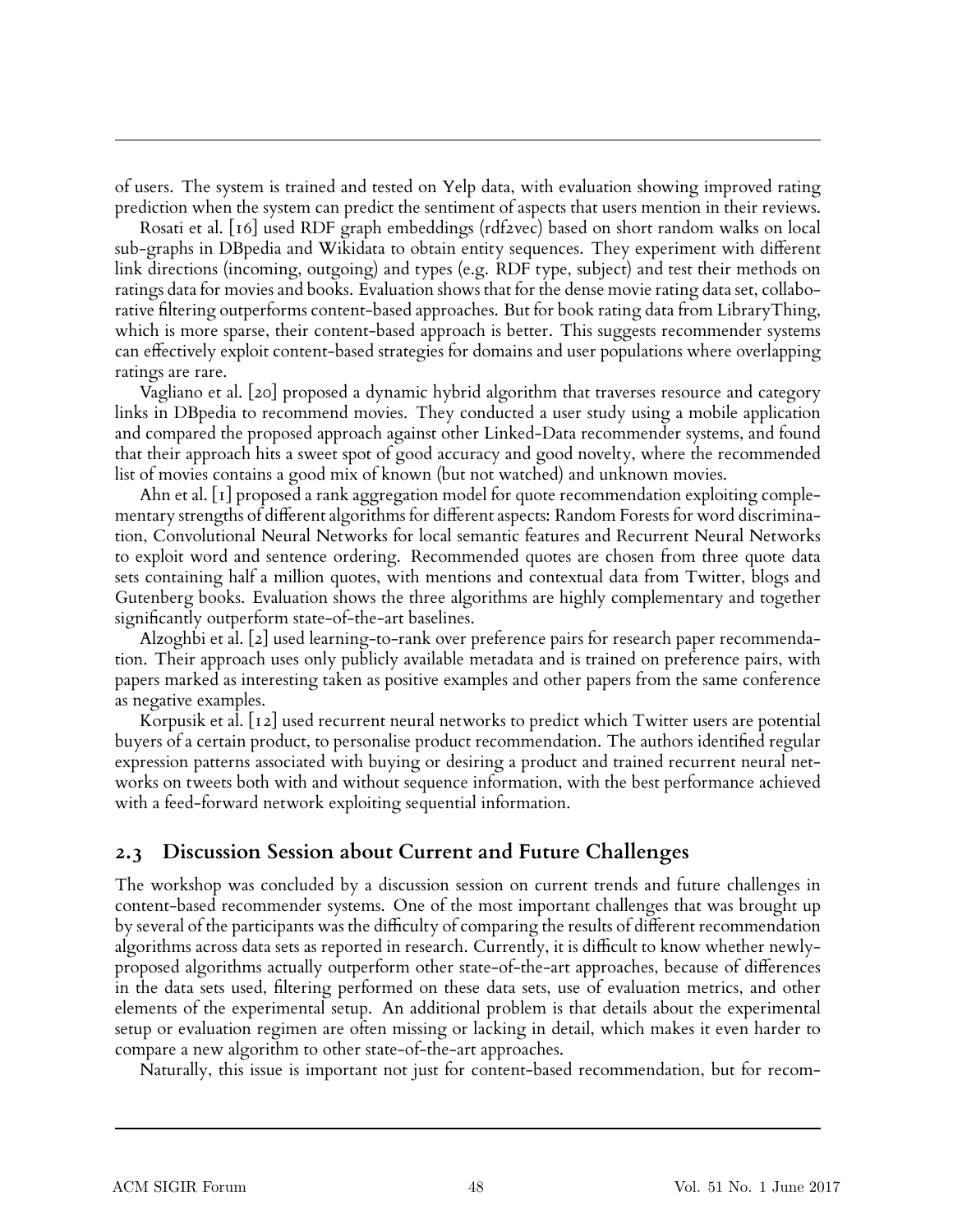mender systems research in general, and was signaled already in 2014 by Said & Bellogín [17]. They also proposed RIVAL, a toolkit for transparent and objective benchmarking of recommender systems software. This would enable making robust and comparable assessments of their recommendation quality [18]. Another possible (and partial) solution to this problem could be to set up an recommender systems evaluation infrastructure that stores the results of recommendation runs, as well as the data sets and details about the experimental setup(s). Similar to the PROMISE evaluation infrastructure<sup>3</sup> for information retrieval research, this would greatly streamline the process of directly comparing new algorithms to older state-of-the-art algorithms.

Another challenge brought up was the need for data sets that enable the study of feature preferences by users: which aspects, properties, or features of a product do they prefer as opposed to only studying item-level preferences. More research is also needed on how to elicit and collect such feature preference information. A better understanding of feature preferences could lead to higher-quality recommendations. It would also enable the development of approaches to multi-criteria feature selection that take other dimensions besides accuracy into account, such as the potential 'explainability' of recommendation.

Finally, the topic of explaining content-based recommendation evoked additional discussion, especially in light of the EU's General Data Protection Regulation (GDPR) law<sup>4</sup> which will come into effect in 2018. Specific provisions of the law may be interpreted in such as way that EU citizens might soon have a way to demand explanations of the decisions that algorithms make about them. In addition to a possible legal requirement, generating explanations for recommendations can also improve the transparency, scrutability, trust, effectivenes, persuasiveness, efficiency, and satisfaction of a recommender system  $|19|$ . Participants quickly agreed that the relevant importance of this depends on the application domain, which was followed by a lively discussion about the relative importance of explanations for the different domains.

### **3 Future Workshop**

The continued popularity of the CBRecSys workshops in terms of both submissions and participation clearly shows a consistent interest in research on content-based recommendation. We are therefore planning a fourth and final edition of the CBRecSys workshop at RecSys 2017 in Como, Italy.

## **4 Acknowledgments**

We would like to thank ACM and RecSys for hosting this workshop, the RecSys workshop chairs Elizabeth Daly and Dietmar Jannach. We would also like to thank the program committee: Jon Atle Gulla, Shlomo Berkovsky, Ludovico Boratto, Robin Burke, Iván Cantador, Federica Cena, Paolo Cremonesi, Marco de Gemmis, Ernesto William De Luca, Tommaso Di Noia, Peter Dolog, Fabio Gasparetti, Christina Gena, Frank Hopfgartner, Juan F. Huete, Jaap Kamps, Silvia Likavec, Babak Loni, Fedelucio Narducci, Casper Petersen, Shaghayegh Sahebi, Alan Said, Marko Tkalĉiĉ, and

<sup>3</sup>See http://promise-noe.eu for more information.

<sup>4</sup>Available at http://ec.europa.eu/justice/data-protection/.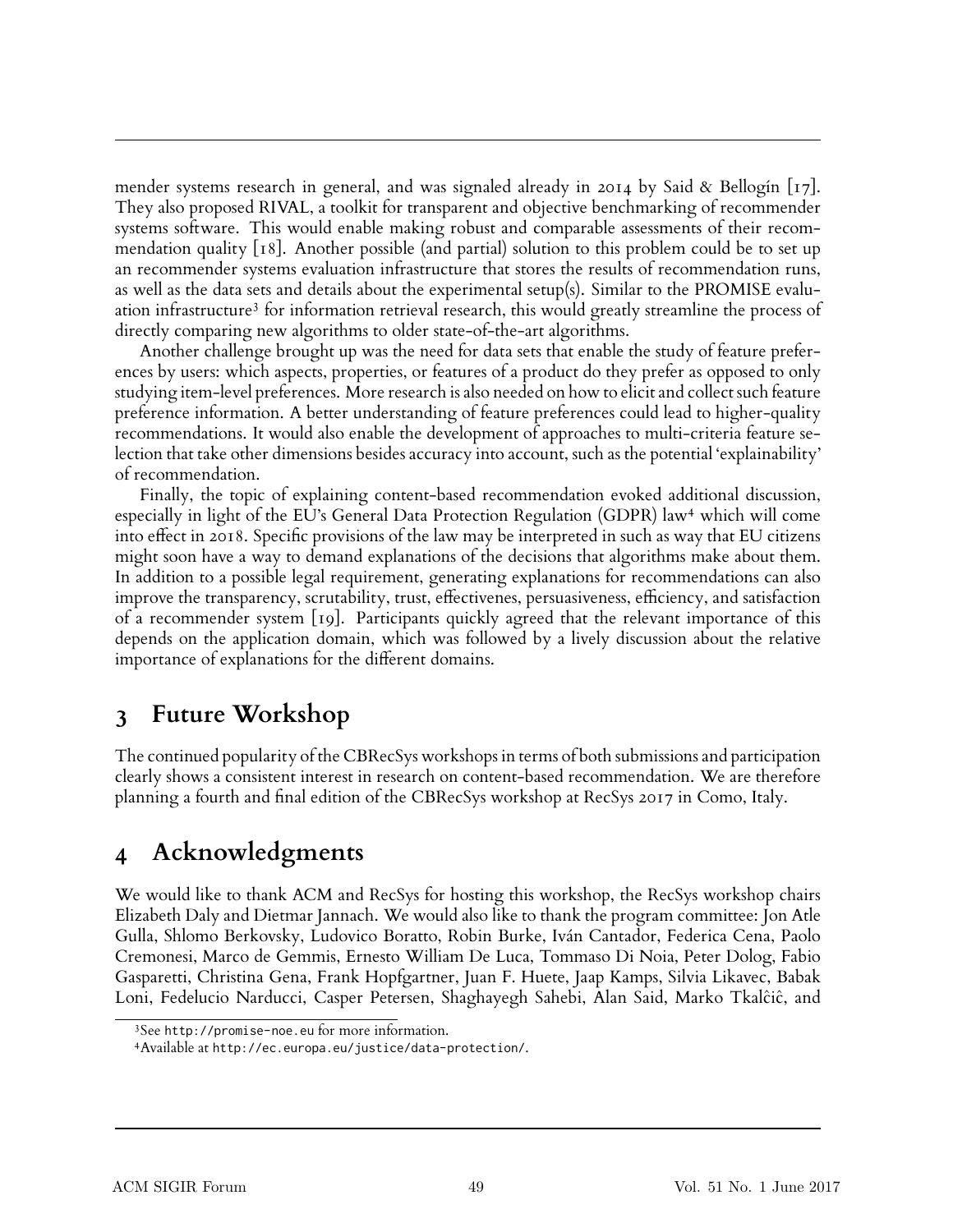Bei Yu. Final thanks are due to the paper authors, our invited speakers Barry Smyth and Bamshad Mobasher, and the participants for an interesting and lively workshop.

The workshop material (list of accepted papers, invited talk, and the workshop schedule) can be found on the CBRecSys 2016 workshop website at http://cbrecsys2016.aau.dk/. The proceedings were published as a CEUR Workshop Proceedings volume, available at http://ceur-ws.org/ Vol-1673/.

### **References**

- [1] Y. Ahn, H. Lee, H. Jeon, S. Ha, and S.-G. Lee. Quote Recommendation for Dialogs and Writings. In *CBRecSys '16: Proceedings of the 3rd Workshop on New Trends on Content-Based Recommender Systems*, pages 39–42, 2016.
- [2] A. Alzoghbi, V. A. A. Ayala, P. M. Fischer, and G. Lausen. Learning-to-Rank in Research Paper CBF recommendation: Leveraging Irrelevant Papers. In *CBRecSys '16: Proceedings of the 3rd Workshop on New Trends on Content-Based Recommender Systems*, pages 43–46, 2016.
- [3] K. Bauman, B. Liu, and A. Tuzhilin. Recommending Items with Conditions Enhancing User Experiences Based on Sentiment Analysis of Reviews. In *CBRecSys '16: Proceedings of the 3rd Workshop on New Trends on Content-Based Recommender Systems*, pages 19–22, 2016.
- [4] T. Bogers and M. Koolen. Report on RecSys 2015: Workshop on New Trends in Content-Based Recommender Systems. *SIGIR Forum*, 49(2):141–146, 2015.
- [5] T. Bogers and M. Koolen. Second Workshop on New Trends in Content-based Recommender Systems (CBRecSys 2015). In *RecSys '15: Proceedings of the Ninth ACM Conference on Recommender Systems*, pages 339–340, 2015.
- [6] T. Bogers, M. Koolen, and I. Cantador. Workshop on New Trends in Content-based Recommender Systems (CBRecSys 2014). In *RecSys '14: Proceedings of the Eighth ACM Conference on Recommender Systems*, pages 379–380, 2014.
- [7] T. Bogers, M. Koolen, and I. Cantador. Report on RecSys 2014: Workshop on New Trends in Content-Based Recommender Systems. *SIGIR Forum*, 49(1):20–26, 2015.
- [8] M. de Gemmis, P. Lops, C. Musto, F. Narducci, and G. Semeraro. Semantics-Aware Content-Based Recommender Systems. In F. Ricci, L. Rokach, and B. Shapira, editors, *Recommender Systems Handbook*, pages 119–159. Springer, 2015.
- [9] Y. Deldjoo, M. Elahi, and P. Cremonesi. Using Visual Features and Latent Factors for Movie Recommendation. In *CBRecSys '16: Proceedings of the 3rd Workshop on New Trends on Content-Based Recommender Systems*, pages 15–18, 2016.
- [10] G. Dror, N. Koenigstein, Y. Koren, and M. Weimer. The Yahoo! Music Dataset and KDD-Cup '11. In *JMLR Workshop and Conference Proceedings*, volume 18 of *Proceedings of KDD Cup 2011*, pages 3–18, 2012.